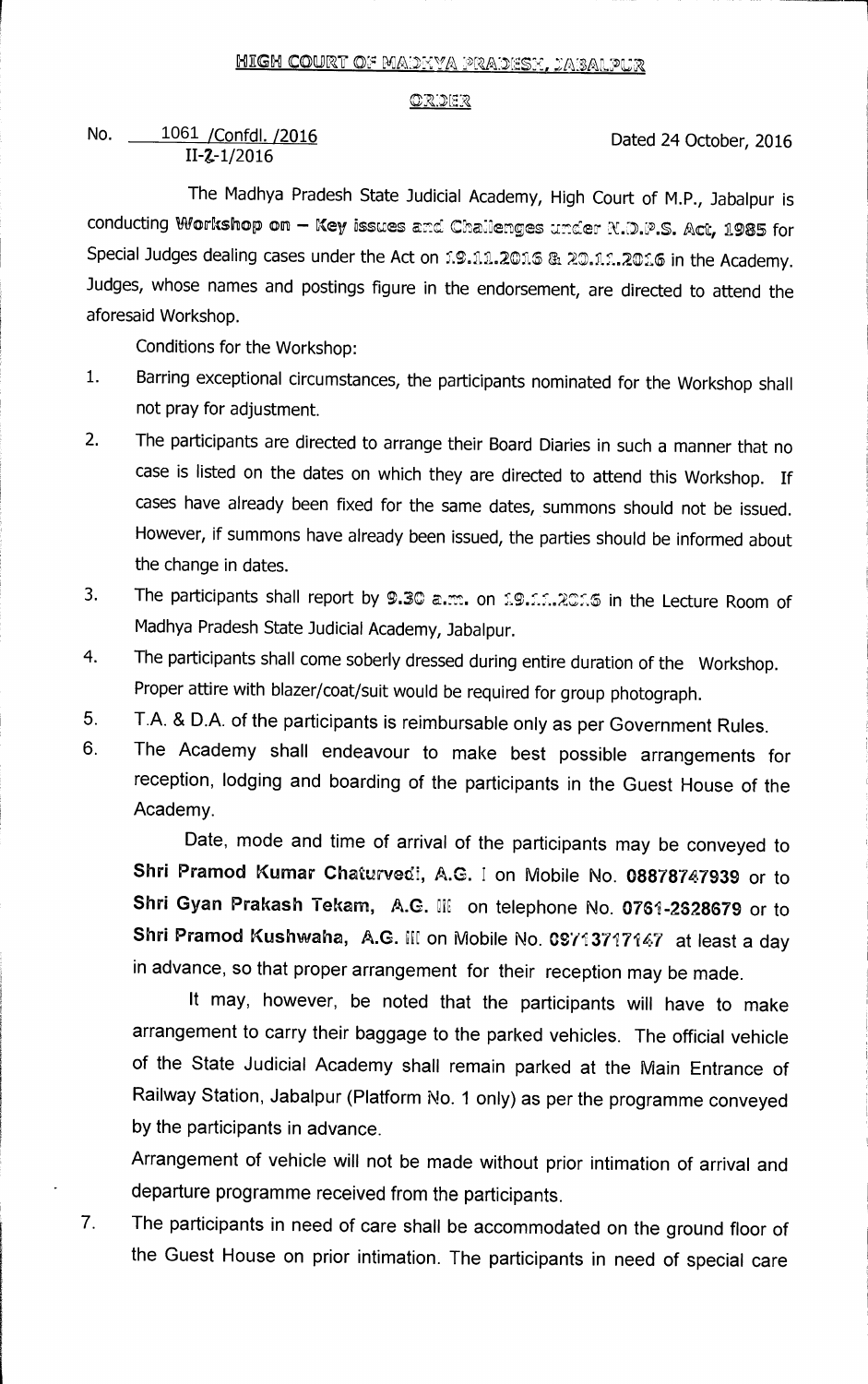**may, with prior permission of the Academy, stay at accommodation of their choice. In such a case participants shall be entitled to T.A. & D.A. as per rules. Kindly note that it would not be possible for the Academy to make arrangement for pick up and drop back to such place of their choice.** 

- **8. The accommodation in the Guest House of the Academy shall be available to the participants only from 12.00 noon of preceding day of commencement of Workshop and upto 12.00 noon on the succeeding day of the end of Workshop.**
- **9. The participants shall be provided with tea, breakfast, lunch and dinner during their period of stay for the Workshop, free of charge, as per the rules of the Academy.**
- **10. The participants shall send atleast three article/presentation/ research paper/ judgment/order authored by them relevant to the subject for sharing and discussion in the Workshop only on official email of the State Judicial Academy i.e. mpsia@mphc.in** atleast three days prior to the schedule of Workshop. Please do not send hard copies of the same.

BY ORDER OF HON'BLE THE ACTING CHIEF JUSTICE

<sup>)</sup> (A. K. Shrivastava) principal registrar  $\mathcal{H}$ (HLR & EXAMINATION)

**Endt. No. /Confdl. /2016** Dated **24 October, 2016 II-2-1/2016** 

**Copy forwarded to:-** 

- **1. The Deputy Controller, Govt. Central Press, Arera Hills, Habibganj, Bhopal-6 for publication in the next issue of the M.P. Gazaette,**
- **2. The Principal Secretary, Govt. M.P. Law & Legislative Affairs Department, 1st Floor, Vindhyachal Bhawan, Bhopal, Pin 462 006, for information.**
- **3. The Accountant General,** (I), M.P. **Gazetted Audit Department, Gwalior, for information.**
- **4. The Accountant General,** (II), **Gwalior, for information.**
- **5.**
- **1. Shri Prakash Chandra Gupta (Sr.),Special Judge SC/ST (P.A.) Act, Panna**
- **2. Dr. Jagdish Chandra Sunhare, Special Judge SC/ST (P.A.) Act, Dhar**
- **3. Shri Rameshwar Gangaram Kothe, Special Judge SC/ST (P.A.) Act, Hoshangabad**
- **4. Shri Rajkumar Bhave, Special Judge SC/ST (P.A.) Act, Shajapur**
- **5. Shri Shiv Badan Verma, Special Judge SC/ST (P.A.) Act, Shahdol**
- **6. Shri Bharat Singh Ouhariya, Special Judge SC/ST (P.A.) Act, Ratlam**
- **7. Shri Kailash Chandra Bangar, Special Judge SC/ST (P.A.) Act, Jhabua**
- **8. Shri Roopesh Chandra Varshney, Special Judge SC/ST (P.A.) Act, Neemuch**
- **9. Dr. Subhash Kumar Jain, Special Judge SC/ST (PA) Act, Tikamgarh**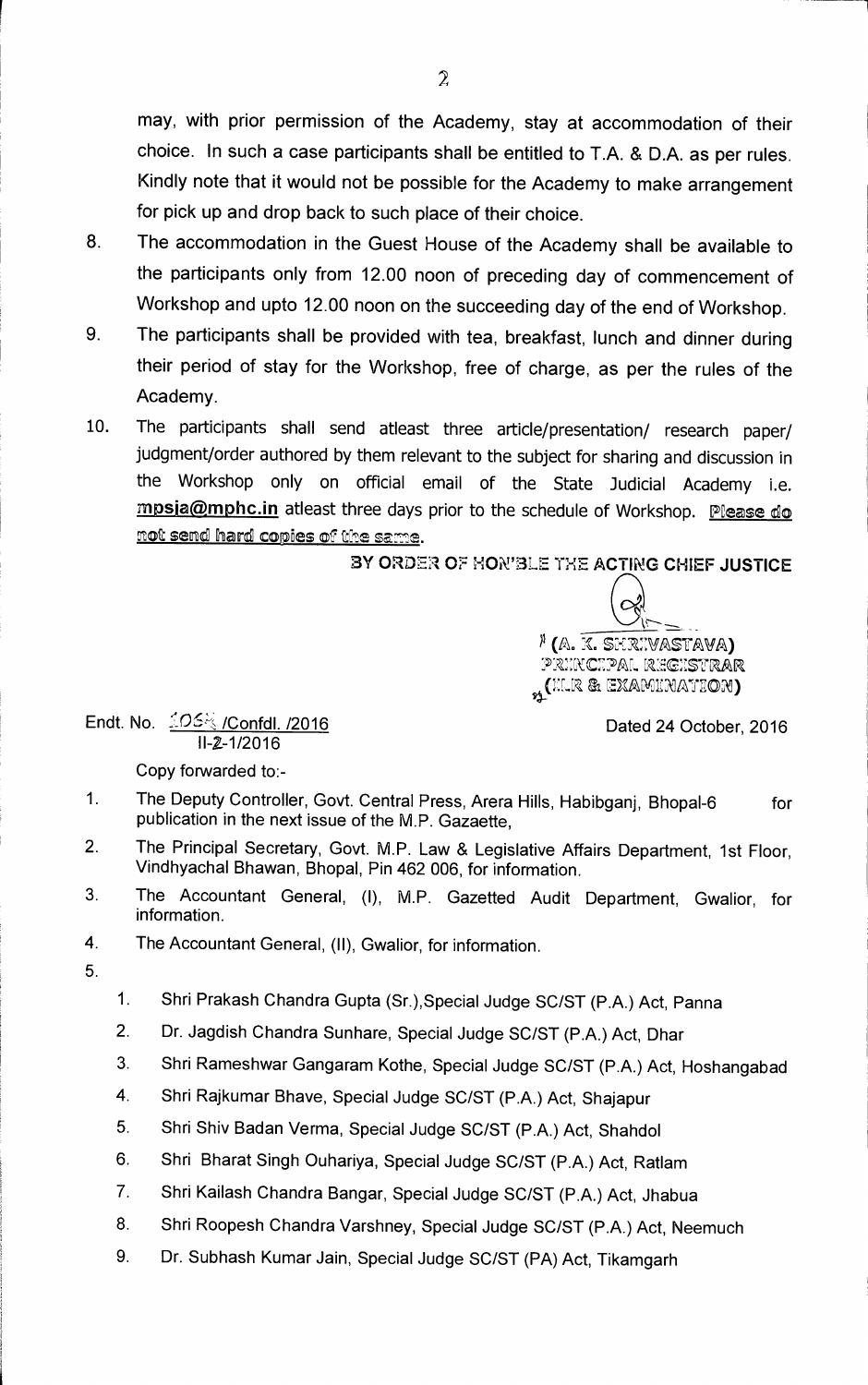- **10. Shri Brajendra Singh Bhadoriya, Special Judge SC/ST (P.A.) Act, Sehore**
- **11. Shri Avnindra Singh, II ADJ, Khandwa**
- **12. Shri Ramji Gupta, II ADJ, Rewa**
- **13. Shri Prem Kumar Sinha, Special Judge SC/ST (P.A.) Act, Narsinghpur**
- **14. Dr. Vijay Kumar Agrawal, Special Judge SC/ST (P.A.) Act, Harda**
- **15. Shri Yogesh Chandra Gupt, Special Judge SC/ST (P.A.) Act, Dewas**
- **16. Shri Dhirendra Kumar Shrivastava, Special Judge SC/ST (P.A.) Act, Datia**
- **17. Shri Ajay Prakash Mishr, Special Judge SC/ST (P.A.) Act, Katni**
- **18. Shri Onkar Nath, Special Judge SC/ST (P.A.) Act, Guna,**
- **19. Shri Surendra Kumar Shrivastava (Sr.), Special Judge SC/ST (P.A.) Act, Mandleshwar**
- **20. Smt. Renuka Kanchan, X ADJ, Gwalior**
- **21. Shri Deepak Kumar Tripathi, I ADJ, Balaghat**
- **22. Shri Mahesh Kumar Sharma, VII ADJ, Sagar**
- **23. Shri Deepesh Kumar Tiwari, II ADJ, Chhindwara**
- **24. Shri Ravinder Singh, I ADJ, Burhanpur**
- **25. Shri Umesh Chandra Mishr, I ADJ,Waidhan (Singrauli)**
- **26. Shri Sanjay Krishan Joshi, II ADJ, Seoni**
- **27. Shri Shashi Bhushan Pathak, X ADJ, Bhopal**
- **28. Smt. Tripti Sharma, IV ADJ, Raisen**
- **29. Shri Ravindra Singh Kushwah, ADJ, Manasa, District Neemuch**
- **30. Shri Rajaram Badodiya, XII ADJ, Jabalpur**
- **31. Shri Bharat Singh Rawat, II ADJ, Chhatarpur**
- **32. Smt. Krishna Paraste, II ADJ, Umaria**
- **33. Ku. Suman Shrivastava, II ADJ, Betul**
- **34. Smt. Vandhana Jain, I ADJ, Vidisha**
- **35. Shri Shashendra Singh Thakur, ADJ, Garoth District Mandsaur**
- **36. Shri Jagdish Chandra Rathore, V ADJ, Mandsaur**
- **37. Shri Santosh Prasad Shukla, V ADJ, Indore**
- **38. Dr. Kuldeep Jain, ll ADJ, Bhind,**
- **39. Shri Akhilesh Joshi, Special Judge SC/ST (P.A.) Act, Barwani**
- **40. Shri Ram Lal Yadav, Special Judge SC/ST (P.A.) Act, Mandsaur**
- **41. Shri Ramesh Kumar Srivastava, II ADJ, Morena**
- **42. Shri Gopal Shrivastava, Special Judge SC/ST (P.A.) Act, Satna**

**For information and compliance with a direction to all the participants that they should compulsorily appear at M.P.S.J.A. building at Jabalpur on aforesaid date and time as mentioned in order.**